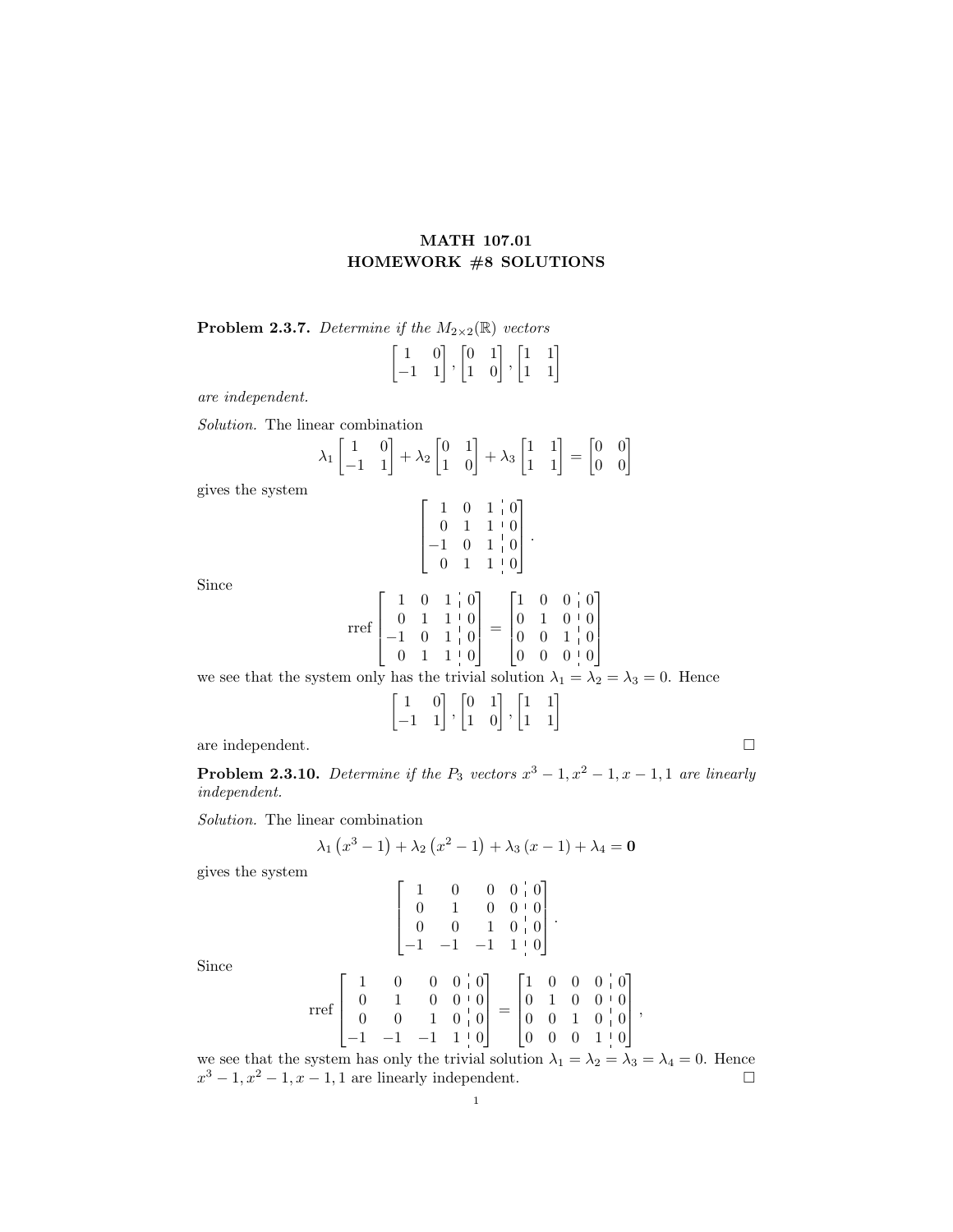Problem 2.3.14. Show that

$$
\begin{bmatrix} 2 \\ -1 \\ 0 \end{bmatrix}, \begin{bmatrix} 1 \\ 3 \\ -1 \end{bmatrix}, \begin{bmatrix} 1 \\ -4 \\ -1 \end{bmatrix}
$$

1  $\overline{1}$ 

form a basis for  $\mathbb{R}^3$ .

Solution. Note that for every  $\lceil$  $\overline{1}$  $b_1$  $b_2$  $b_3$ 1  $\in \mathbb{R}^3$ , the equation  $\lambda_1$  $\lceil$  $\overline{1}$ 2 −1 0 1  $+ \lambda_2$  $\lceil$  $\overline{\phantom{a}}$ 1 3 −1 1  $+ \lambda_3$  $\lceil$  $\overline{1}$ 1 −4 −1 1  $\vert$  =  $\lceil$  $\overline{1}$  $b_1$  $b_2$  $b_3$ gives the system

(1) 
$$
\begin{bmatrix} 2 & 1 & 1 \ -1 & 3 & -4 \ 0 & -1 & -1 \end{bmatrix} \begin{bmatrix} \lambda_1 \\ \lambda_2 \\ \lambda_3 \end{bmatrix} = \begin{bmatrix} b_1 \\ b_2 \\ b_3 \end{bmatrix}.
$$

Now, since

$$
\det\begin{bmatrix} 2 & 1 & 1 \\ -1 & 3 & -4 \\ 0 & -1 & -1 \end{bmatrix} = (2) \begin{vmatrix} 3 & -4 \\ -1 & -1 \end{vmatrix} - (-1) \begin{vmatrix} 1 & 1 \\ -1 & -1 \end{vmatrix}
$$

$$
= (2)(-3 - 4) + (-1 + 1) = -14 \neq 0,
$$

the matrix

$$
\begin{bmatrix} 2 & 1 & 1 \\ -1 & 3 & -4 \\ 0 & -1 & -1 \end{bmatrix}
$$

$$
\begin{bmatrix} b_1 \end{bmatrix}
$$

1  $\overline{1}$ 

is invertible. It follows that for every  $\overline{1}$  $b_1$  $b_2$  $b_3$  $\epsilon$  ∈  $\mathbb{R}^3$  the system in (1) has a unique solution. That is,

$$
\text{Span}\left\{ \begin{bmatrix} 2 \\ -1 \\ 0 \end{bmatrix}, \begin{bmatrix} 1 \\ 3 \\ -1 \end{bmatrix}, \begin{bmatrix} 1 \\ -4 \\ -1 \end{bmatrix} \right\} = \mathbb{R}^3.
$$

Moreover, the equation

$$
\lambda_1 \begin{bmatrix} 2 \\ -1 \\ 0 \end{bmatrix} + \lambda_2 \begin{bmatrix} 1 \\ 3 \\ -1 \end{bmatrix} + \lambda_3 \begin{bmatrix} 1 \\ -4 \\ -1 \end{bmatrix} = \begin{bmatrix} 0 \\ 0 \\ 0 \end{bmatrix}
$$

only has the trivial solution so that the vectors are linearly independent. Hence

$$
\begin{bmatrix} 2 \\ -1 \\ 0 \end{bmatrix}, \begin{bmatrix} 1 \\ 3 \\ -1 \end{bmatrix}, \begin{bmatrix} 1 \\ -4 \\ -1 \end{bmatrix}
$$

form a basis for  $\mathbb{R}^3$ 

**Problem 2.3.17.** Show that  $x^2 + x + 1$ ,  $x^2 - x + 1$ ,  $x^2 - 1$  form a basis for  $P_2$ .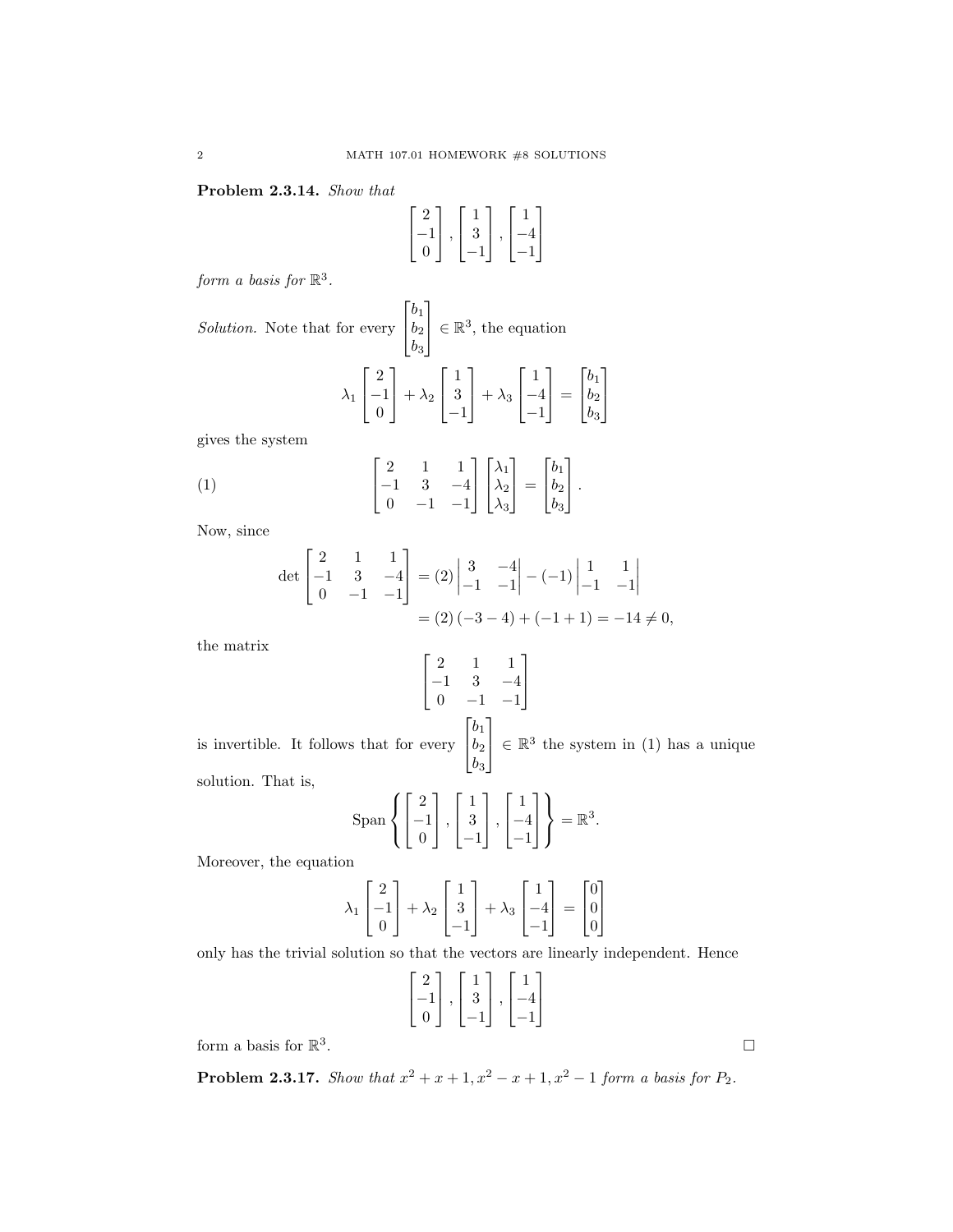Solution. Note that for every  $a_2x^2 + a_1x + a_0 \in P_2$ , the equation

$$
\lambda_1(x^2 + x + 1) + \lambda_2(x^2 - x + 1) + \lambda_3(x^2 - 1) = a_2x^2 + a_1x + a_0
$$

gives the system

(2) 
$$
\begin{bmatrix} 1 & 1 & 1 \ 1 & -1 & 0 \ 1 & 1 & -1 \end{bmatrix} \begin{bmatrix} \lambda_1 \\ \lambda_2 \\ \lambda_3 \end{bmatrix} = \begin{bmatrix} a_2 \\ a_1 \\ a_0 \end{bmatrix}.
$$

Now, since

$$
\det\begin{bmatrix} 1 & 1 & 1 \\ 1 & -1 & 0 \\ 1 & 1 & -1 \end{bmatrix} = (1)\begin{vmatrix} 1 & -1 \\ 1 & 1 \end{vmatrix} + (-1)\begin{vmatrix} 1 & 1 \\ 1 & -1 \end{vmatrix}
$$

$$
= (1+1) - (-1-1) = 4 \neq 0,
$$

the matrix

$$
\begin{bmatrix} 1 & 1 & 1 \\ 1 & -1 & 0 \\ 1 & 1 & -1 \end{bmatrix}
$$

1  $\overline{1}$ 

is invertible. That is, for every  $a_2^2 + a_1^2 + a_0 \in P_2$ , the system in (2) has a unique solution. It follows that  $\text{Span}\left\{x^2 + x + 1, x^2 - x + 1, x^2 - 1\right\} = P_2$ . Moreover, the equation

$$
\lambda_1(x^2 + x + 1) + \lambda_2(x^2 - x + 1) + \lambda_3(x^2 - 1) = \mathbf{0}
$$

is only solved by the trivial solution  $\lambda_1 = \lambda_2 = \lambda_3 = 0$ . Hence  $x^2 + x + 1$ ,  $x^2 - x +$  $1, x^2 - 1$  form a basis for  $P_2$ .

Problem 2.3.22. Show that

$$
\begin{bmatrix} -1 \\ 2 \\ 1 \end{bmatrix}, \begin{bmatrix} 1 \\ 1 \\ 0 \end{bmatrix}, \begin{bmatrix} 0 \\ 1 \\ 1 \end{bmatrix}, \begin{bmatrix} 1 \\ 1 \\ -1 \end{bmatrix}
$$

do not form a basis for  $\mathbb{R}^3$ .

Solution. Note that the equation

$$
\lambda_1 \begin{bmatrix} -1 \\ 2 \\ 1 \end{bmatrix} + \lambda_2, \begin{bmatrix} 1 \\ 1 \\ 0 \end{bmatrix} + \lambda_3 \begin{bmatrix} 0 \\ 1 \\ 1 \end{bmatrix} + \lambda_4 \begin{bmatrix} 1 \\ 1 \\ -1 \end{bmatrix} = \begin{bmatrix} 0 \\ 0 \\ 0 \end{bmatrix}
$$

gives the system

$$
\begin{bmatrix} -1 & 1 & 0 & 1 & 0 \\ 2 & 1 & 1 & 1 & 0 \\ 1 & 0 & 1 & -1 & 0 \end{bmatrix}
$$

which is a homogeneous system with more variables than equations. It follows that the system has infinitely many nontrivial solutions and the vectors

$$
\begin{bmatrix} -1 \\ 2 \\ 1 \end{bmatrix}, \begin{bmatrix} 1 \\ 1 \\ 0 \end{bmatrix}, \begin{bmatrix} 0 \\ 1 \\ 1 \end{bmatrix}, \begin{bmatrix} 1 \\ 1 \\ -1 \end{bmatrix}
$$

are not linearly independent. Hence

$$
\begin{bmatrix} -1 \\ 2 \\ 1 \end{bmatrix}, \begin{bmatrix} 1 \\ 1 \\ 0 \end{bmatrix}, \begin{bmatrix} 0 \\ 1 \\ 1 \end{bmatrix}, \begin{bmatrix} 1 \\ 1 \\ -1 \end{bmatrix}
$$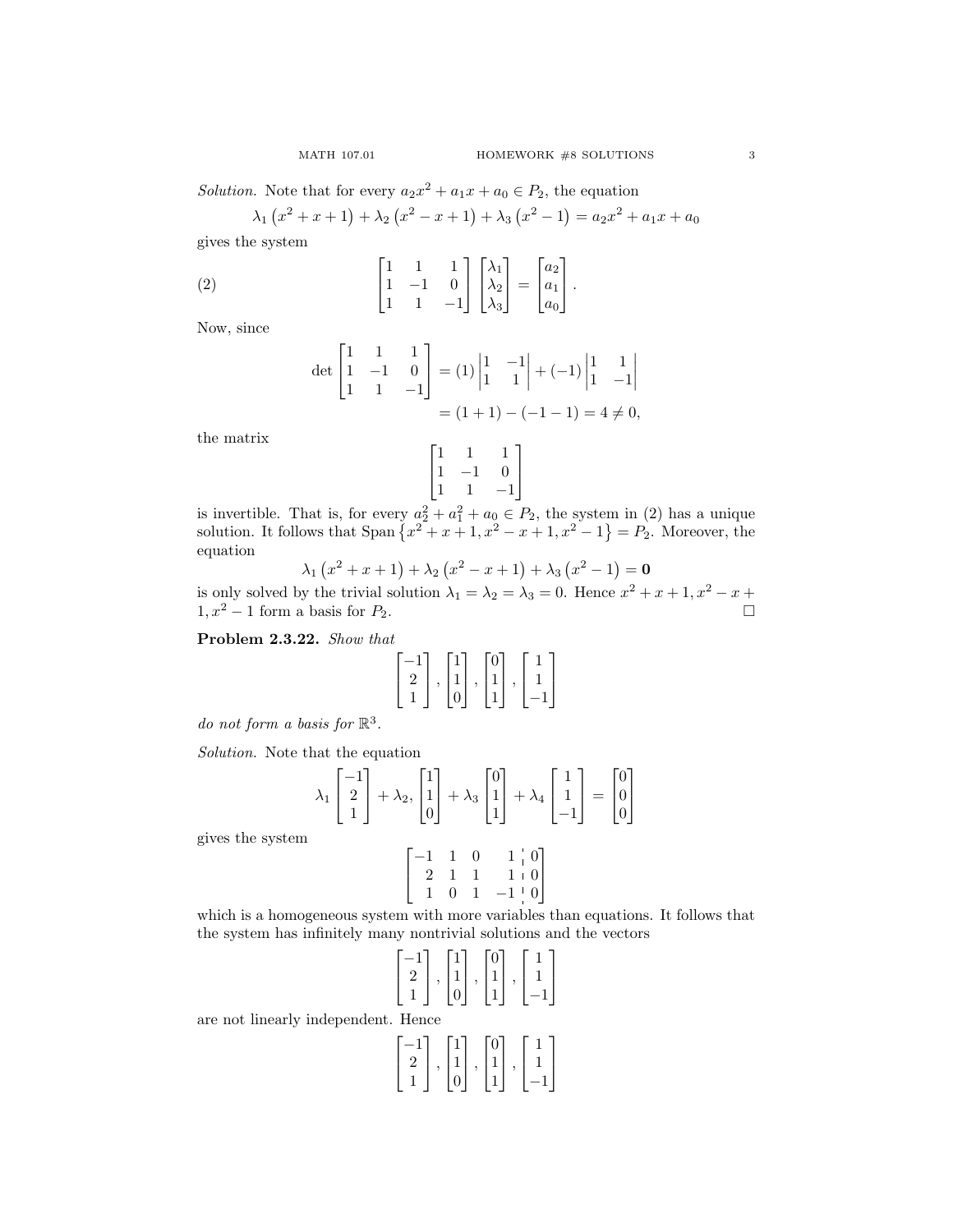do not form a basis for  $\mathbb{R}^3$ 

Problem 2.3.24. Let  $\beta$  be the basis

$$
\begin{bmatrix} 2 \\ -1 \\ 0 \end{bmatrix}, \begin{bmatrix} 1 \\ 3 \\ -1 \end{bmatrix}, \begin{bmatrix} 1 \\ -4 \\ -1 \end{bmatrix}
$$

for  $\mathbb{R}^3$ .

(a) Find 
$$
[v]_{\beta}
$$
 where  $v = \begin{bmatrix} -1 \\ 1 \\ 0 \end{bmatrix}$ .  
\n(b) Find v if  $[v]_{\beta} = \begin{bmatrix} -1 \\ 1 \\ 0 \end{bmatrix}$ .

Solution. (a) We wish to find  $\lambda_1, \lambda_2, \lambda_3$  so that

$$
\lambda_1 \begin{bmatrix} 2 \\ -1 \\ 0 \end{bmatrix} + \lambda_2 \begin{bmatrix} 1 \\ 3 \\ -1 \end{bmatrix} + \lambda_3 \begin{bmatrix} 1 \\ -4 \\ -1 \end{bmatrix} = \begin{bmatrix} -1 \\ 1 \\ 0 \end{bmatrix}.
$$

Since

$$
\text{rref}\begin{bmatrix} 2 & 1 & 1 & -1 \\ -1 & 3 & -4 & 1 \\ 0 & -1 & -1 & 0 \end{bmatrix} = \begin{bmatrix} 1 & 0 & 0 & -1/2 \\ 0 & 1 & 0 & 1/14 \\ 0 & 0 & 1 & -1/14 \end{bmatrix},
$$

we have  $\lambda_1 = -1/2$ ,  $\lambda_2 = 1/14$ , and  $\lambda_3 = -1/14$ . That is,

$$
[v]_{\beta} = \begin{bmatrix} -1/2 \\ 1/14 \\ -1/14 \end{bmatrix}.
$$

(b) Here,

$$
v = (-1)\begin{bmatrix} 2 \\ -1 \\ 0 \end{bmatrix} + (1)\begin{bmatrix} 1 \\ 3 \\ -1 \end{bmatrix} + (0)\begin{bmatrix} 1 \\ -4 \\ -1 \end{bmatrix} = \begin{bmatrix} -1 \\ 4 \\ -1 \end{bmatrix}.
$$

**Problem 2.3.25.** Let  $\beta$  be the basis  $x^2 + x + 1$ ,  $x^2 - x + 1$ ,  $x^2 - 1$  for  $P_2$ .

(a) Find  $[v]_{\beta}$  if  $v = 2x^2 + 3x$ . (b) Find v if  $[v]_{\beta} =$  $\lceil$  $\overline{\phantom{a}}$ 1 2 3 1  $\vert \cdot$ 

Solution. (a) We wish to find  $\lambda_1, \lambda_2, \lambda_3$  such that

$$
\lambda_1(x^2 + x + 1) + \lambda_2(x^2 - x + 1) + \lambda_3(x^2 - 1) = 2x^2 + 3x.
$$

This gives the system

$$
\lambda_1 + \lambda_2 + \lambda_3 = 2
$$

$$
\lambda_1 - \lambda_2 = 3
$$

$$
\lambda_1 + \lambda_2 - \lambda_3 = 0.
$$